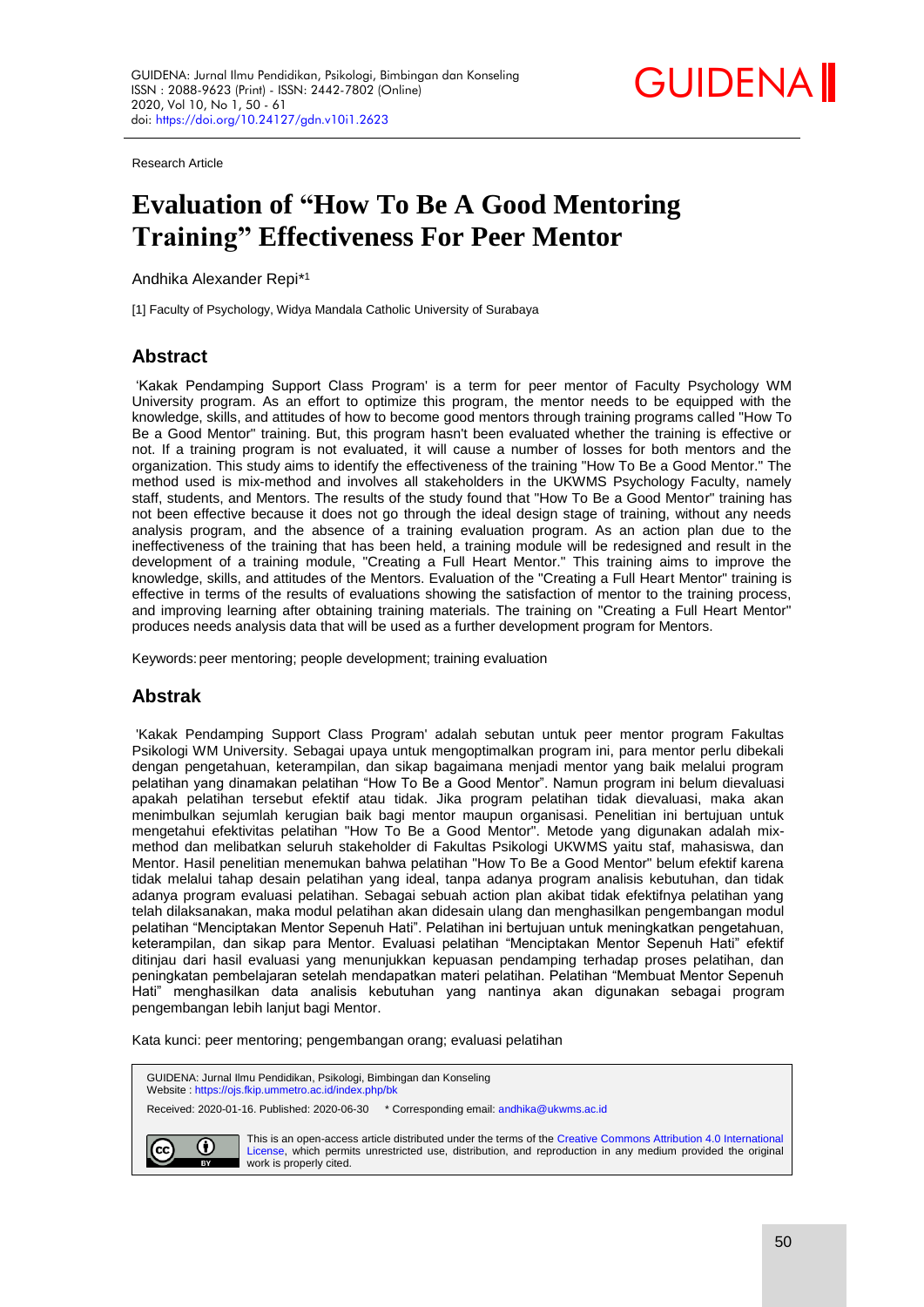## **Introduction**

Students in their first year are still in the adjustment phase after going through a transition process from high school education to university level [\(Leidenfrost et al., 2014\).](#page-9-0) Various adjustments need to be made by students, such as organizing everything independently, new learning processes in universities, to start building social networks for future career development [\(Agunloye, 2013\).](#page-9-0) The students also began to be demanded to develop themselves through academic and non-academic performance independently. In addition, students are always encouraged to prepare themselves for their future by mastering hard skills and soft skills. To accommodate this phase, various programs are made by the University, such as hiring professional, reliable, and competent educational lecturer, providing facilities and infrastructure to support the learning process, and also to create various self-development programs, such as mentoring programs.

The mentoring program is one of the development efforts related to the duties and responsibilities, as well as the psychological development of an individual [\(Larose et al., 2012\).](#page-9-0) Various institutions have started implementing mentoring programs as an effort to develop human resources, including university organizations. Mentoring programs have been widely applied in various universities around the world. The Mentoring Program is designed as one of the self-development intervention programs and support for students [\(Jacobi, 1991\); \(Tinto,](#page-9-0)  1998); (Johnson, 2002). The mentoring program facilitates students to share knowledge, skills, and experience in order to help other students for their life and career development processes. In the process of mentoring at the college itself, students will dynamically interact with each other in the teaching-learning process, social life, and various personal obstacles. [\(Source:](#page-9-0)  [https://www.ppd.admin.cam.ac.uk/career-development/mentoring-university-cambridge/what](#page-9-0)[mentoring; http://www2.le.ac.uk/offices/red/rd / career-development / research-staff / mentoring;](#page-9-0)  (Bonin, 2013).

Mentoring programs are able to stimulate an increase in academic value [\(Pagan &](#page-9-0)  Edwards-Wilson, 2002); (Rodger & Tremblay, 2003). In addition, this mentoring program was also able to improve psychological well-being and satisfaction with life, even reducing the symptoms of depression from mentees due to the transition from high school to university education [\(Whitney et al., 2011\).](#page-9-0) The mentees also reported that there was an increase in selfconfidence and comfort in living their new life in college, increasing the ability to adapt and emotional stability, and facilitate students to succeed in education, work, and life [\(Bruce &](#page-9-0)  Bridgeland, 2014). Assistance from various parties really needs to be done to ensure that this first-year student is ready to continue and develop himself at a higher level of education [\(Leidenfrost et al., 2014\).](#page-9-0) Other benefits gained if the mentoring program is implemented in University, namely the development of self-confidence, the existence of support for academic and non-academic development, and mentors and mentees can obtain a wider range of information about universities and faculties [\(Garvey & Alred, 2000\); \(Larose et al., 2012\);](#page-9-0)  (Leidenfrost et al., 2014). Mentors in mentoring programs in universities do involve not only educational staff but also students themselves. High-level students will become mentors for other students, especially for students in their first year.

Faculty of Psychology WM University develop a mentoring program called 'Kakak Pendamping Support Class Program' with abbreviation KPSCP. This program aims to facilitate the students of the Faculty of Psychology at WM University to develop their potential, competence, hard skills, and soft skills through peer mentoring. The concept of KPSCP assistance is senior student will accompany junior student (Freshman), called peer mentoring. Peer mentoring in University is more effective in enhancing self-development among students [\(Lennox Terrion et al., 2007\). \(Snowden & Hardy, 2013\)](#page-9-0) found that mentoring by peers was able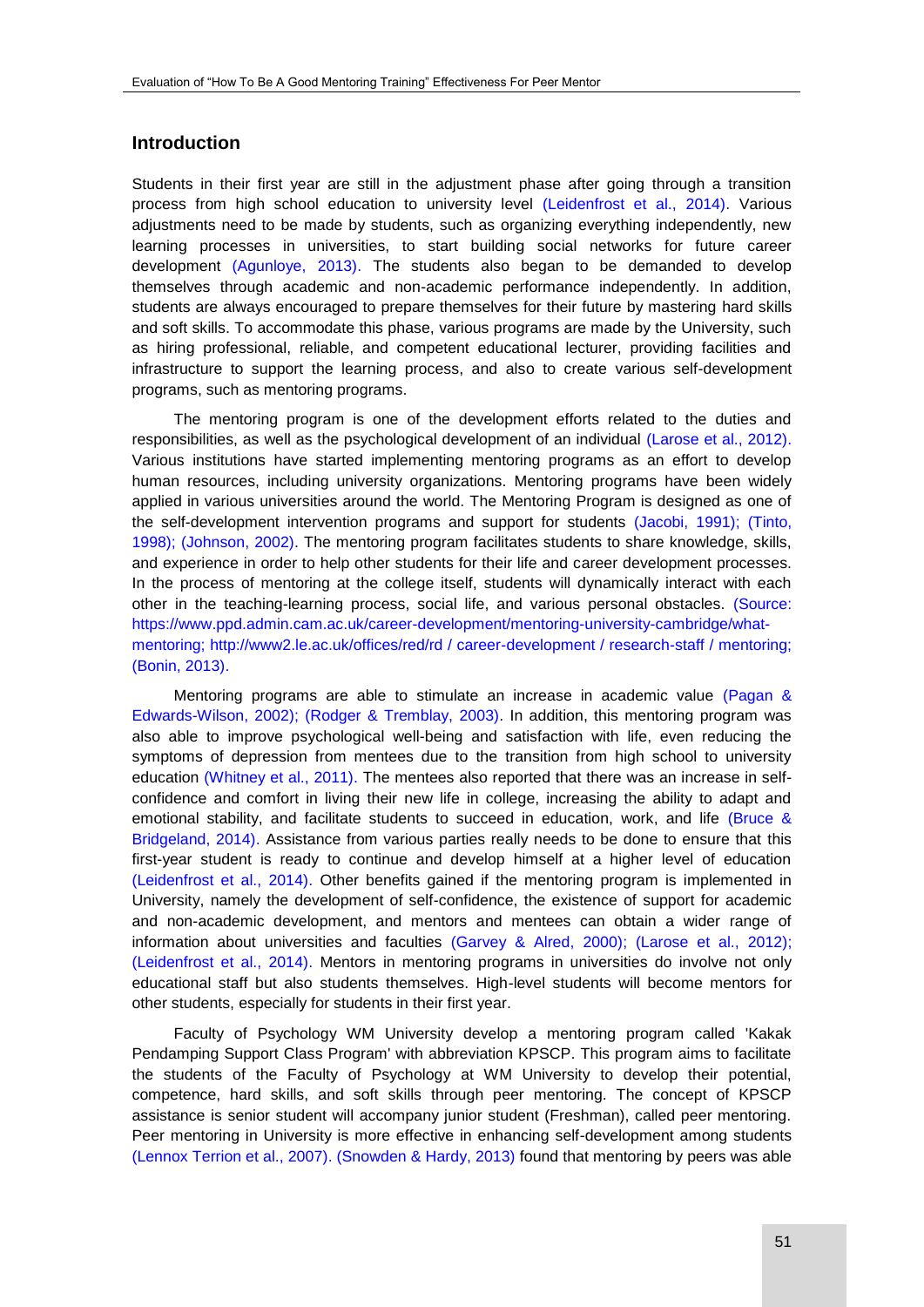to reduce stress and anxiety about various dynamics in the world of lectures. In an organizational system, the peer mentoring program can be integrated with all student development programs implemented by faculty and universities [\(Hall & Jaugietis, 2011\).](#page-9-0) The program of KPSCP is very useful for the mentor himself, the students who are accompanied, and the organization of the Faculty of Psychology WM University. However, the usefulness of this program must be supported by effective implementation in the field. [\(Terrion & Philion,](#page-9-0)  2008) state that the design of a mentoring program is very important, and must be based on efficiency and effectiveness, so it must be formally and systematically designed [\(Rodger &](#page-9-0)  Tremblay, 2003); (Terrion & Philion, 2008).

[Fountain & Newcomer \(2016\)](#page-9-0) explained that a mentoring program must be designed effectively. There are several criteria that must be met so that a mentoring program is effective, namely (1) having clear and measurable goals; (2) full support from the organization; (3) the assistance program is designed according to the vision and mission, and values of the organizing organization; (4) the assistance program is designed and adjusted to the organization's operational, strategic plan; (5) availability of various resources and supporting facilities; (6) orientation and development programs for mentors and mentees; and (7) ongoing Evaluation. In the implementation and Evaluation of the effectiveness of its implementation, the KPSCP program held by the Faculty of Psychology WM University has completed points one to point five. However, the sixth and seventh points already facilitated by "How To Be a Good Mentor" Training.

As preparation and develop the KPSCP Mentor performance, the Faculty of Psychology WM University did some training, called "How To Be a Good Mentor" Training. This training program consists of 4 modules, called (1) Designing Training and Development; (2) Facilitating Skills; (3) Peer Counseling Skills; (4) University and Faculty Information System and already given for the KPSCP without any evaluation phase for each module. However, the effectiveness of the module has not been evaluated, so it is not known whether the given module has answered the needs of the mentors, and it cannot be ascertained whether there is a transfer of knowledge. The module design and training provision are only based on training materials that have been held by the Faculty of Psychology X on other mentoring programs and not in the context of the KPSCP Mentor Program. Effective training will determine the success of a peermentoring program [\(Anucha et al., 2001\); \(Ehrich et al., 2004\); \(Garvey & Alred, 2000\); \(Lee &](#page-9-0)  Bush, 2003); (Million, 1988); (Tierney & Branch, 1992); (Tindall, 1995).

Therefore, the training program must be evaluated so that it can be known whether the implementation is effective or not [\(Noe & Kodwani, 2018\). If](#page-9-0) training is not evaluated, it will cause harm to the organization itself [\(Eseryel, 2002\); \(Kirkpatrick, 2009\);](#page-9-0) (Noe & Kodwani, 2018); (AlYahya & Norsiah, 2013). Practically, the impact that can be experienced by the Faculty of Psychology WM University as a result of the lack of Evaluation of the effectiveness of the implementation of "How To Be a Good Mentor" training, among others, the use of training budgets and inefficient implementation time can lead to overheating costs for organizations, effectiveness in performance mentors in accompanying students cannot be measured, it can even cause a decrease in satisfaction from the mentees themselves [\(Ehrich et al., 2004\); \(Noe](#page-9-0)  & Kodwani, 2018); (Rehmat et al., 2015) The students will not feel the impact of this KPSCP program, so it will not affect the efforts to increase the value of GPA and PK2. If this is ignored, there will be a sustainability failure, or the KPSCP program will not run properly.

This research is conduct with the aim to identify effectiveness and evaluating the "How To Be a Good Mentor" training for KPSCP Mentor, Faculty of Psychology at WM University. The research question is What is the effectiveness of the "How To Be a Good Mentor" training at the KPSCP Mentor at the Faculty of Psychology WM University?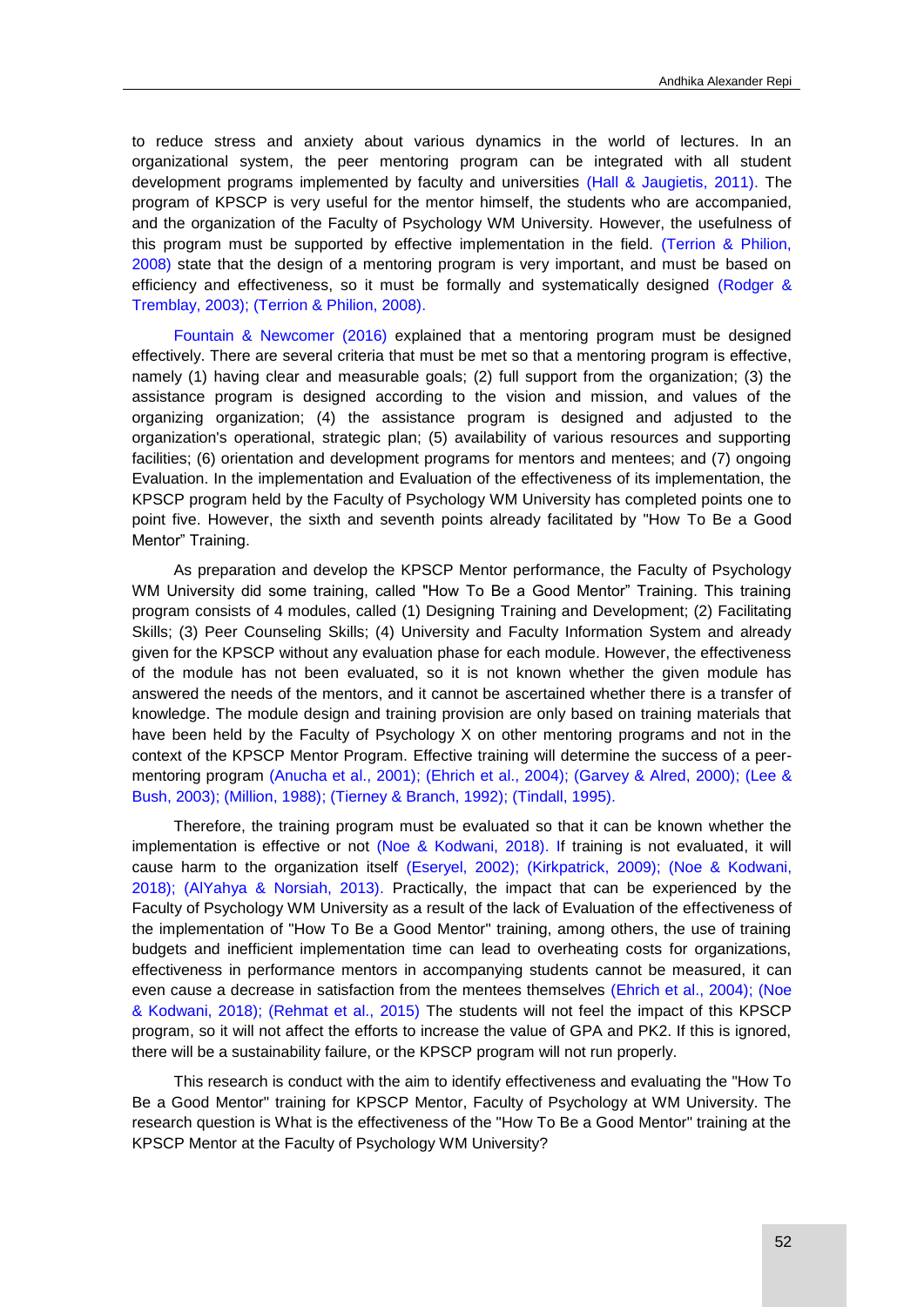# **Method**

## **Design**

## Design a Training Evaluation Program

The design of the training evaluation program is based on the training evaluation concept (Noe & Kodwani, 2018). There are several stages that will be passed in this research:

## 1. Training needs analysis

This section will identify gaps related to the performance of KPSCP mentors, specifically related to gaps in their knowledge, skills, or attitudes in mentoring or mentoring. Training needs analysis consists of three stages, namely (1) organizational analysis; (2) task analysis; (3) individual analysis. The method used in the analysis of training needs is questionnaire and interview. The outcome of this stage is the discovery of gaps and the need for KPSCP Mentors to optimize performance.

#### 2. Design the training

After getting the gaps and training needs, the training can be designed. The research design contained several things, called (1) learning objectives (learning objectives) and behavioral objectives (behavioral objectives); (2) indicators of behavioral success or key performance indicators consisting of 3 aspects, namely aspects of knowledge, skills, and attitudes; (3) lesson plan or lesson plan containing target participants, training methods, place, time, and facilities needed to support training; and (4) evaluation as an outcome of the training itself. The Evaluation of the training will be explained in the next section.

#### 3. Measurement of outcomes

Outcome measurement, as part of the training evaluation, is designed based on the concept of [\(Kirkpatrick 2009\)](#page-9-0) about "Kirkpatrick's Training Evaluation Model." The application of outcome measures will be subject to the pre-designed "How To Be a Good Mentor" training with four modules. The four modules, namely (1) Designing Training and Development; (2) Facilitating Skills; (3) Peer Counseling Skills; (4) University and Faculty Information System. This measurement consists of 2 stages, (1) reaction evaluation, to measure the response and satisfaction of participants to the implementation of the training, such as material, methods, supporting facilities, to the material carrier.

The method for conducting this Evaluation, which is the reaction evaluation questionnaire given after the training takes place, (2) evaluation of learning, to measure participants' understanding of the material provided. This Evaluation uses pre-post tests given before and after training. The material in the pre-post test is adjusted to the material in each training module provided. Whereas, for the third Evaluation - behavioral Evaluation, and the fourth Evaluation - Evaluation of results was not measured in this study due to limited resources and technical constraints. This outcome measurement will be applied to modules that have been previously designed. This measurement will then be compared with the results of the KPSCP Mentor's "How To Be a Good Mentor" training. The aim is to find out the suitability and effectiveness of the KPSCP Mentors 'How To Be a Good Mentor training module with the needs and problems that exist in the KPSCP program.

## 4. Evaluation Strategies

At this stage, data will be processed from the results of the training design based on needs analysis and outcome measurement. After the data processing is completed, it will continue to the Evaluation of the "How To Be a Good Mentor" training program for KPSCP Mentors.

a. Implementation of Evaluation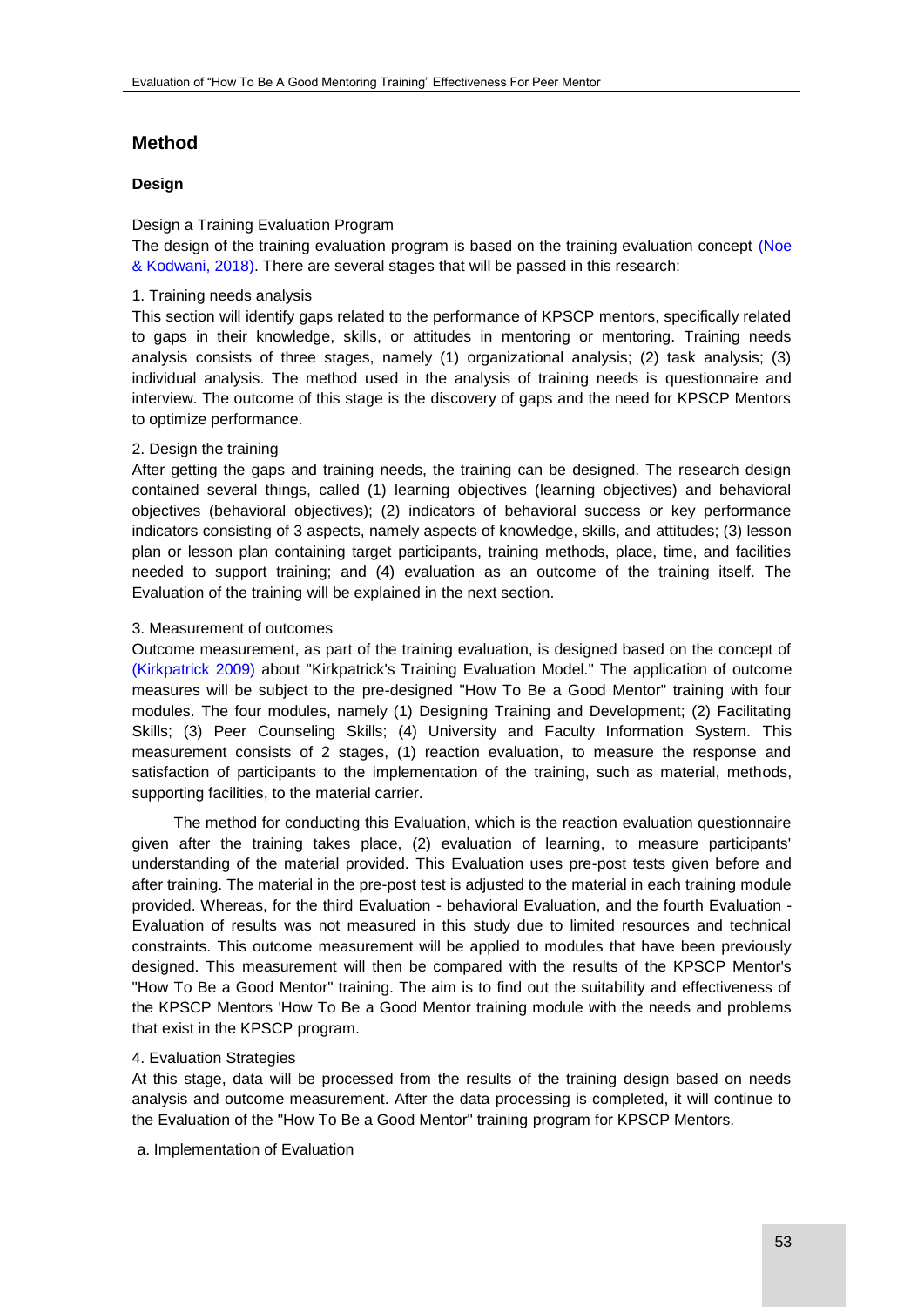At this stage, the results of the existing training design will be compared with the results of the Evaluation. The purpose of this stage is to identify the effectiveness of the "How To Be a Good Mentor" training of KPSCP mentors. The effectiveness of the "How To Be a Good Mentor" training of KPSCP mentors will determine the next stage, namely the design of the action plan.

## b. Design an Action Plan

An Action Plan is a follow-up plan that will be implemented after the results of the training evaluation program are known. The training evaluation action plan is in the form of two possibilities, namely (1) redesigning the entire KPSCP mentor "How To Be a Good Mentor" training process and (2) developing the "How To Be a Good Mentor" training module for KPSCP mentors.

#### c. Research Report

The research report contains the background of the research, the aims and benefits of the research, the foundation of the library, the research methodology, the results of the research analysis, and the conclusions and research suggestions.

#### **Participants**

This study uses population studies by determining subjects using Total Sampling or using all population members as samples [\(Sugiyono, 2005\)](#page-9-0) because the number of subjects is relatively small. The subjects in this study were KPSCP mentors, amounting to 25 people.

#### **Instrument**

This research uses multi-method data gathering. Training evaluation consists of several stages, and each stage uses different data collection methods.

- 1. The training need analysis step is using the interview instrument
- 2. The training design step is using a documentation study
- 3. The outcome measurement step are using an interview and questionnaire-based on "Kirkpatrick' Training Evaluation Model' [\(Kirkpatrick, 2009\)](#page-9-0)
- 4. The evaluation strategy step is using a documentation study
- 5. Evaluation implementation is using interviews, focus group discussions, questionnaires, and document studies

#### **Data Analysis**

The data analysis technique used to determine the effectiveness of the "How to Be a Good Mentor" training is by using a documentation study by comparing the realization of the training module with the stages of doing training ideally from [\(Noe & Kodwani, 2018\).](#page-9-0) Data exploration in this study uses the Microsoft Excel Program because the results obtained are in descriptive form. Researchers describe the results of the data quantitatively in the form of a percentage (%). Demographic data and elements to be displayed in this study are described in a pie-chart histogram. The demographic data explored in this study is related to gender, class or lecture, and other data presented. The pie-chart histogram data will be explained descriptively in the research discussion section.

If the results of data exploration indicate that the training "How to Be a Good Mentor," the researcher will design a new training module based on the ideal training design rules [\(Noe &](#page-9-0)  Kodwani, 2018).In testing the effectiveness of training implementation, researchers use the Wilcoxon Statistical Test, which aims to see differences before and after mentors attend training. The use of this test does not require an assumption test because this technique is nonparametric, namely the application of techniques performed on a limited number of subjects (subjects <30).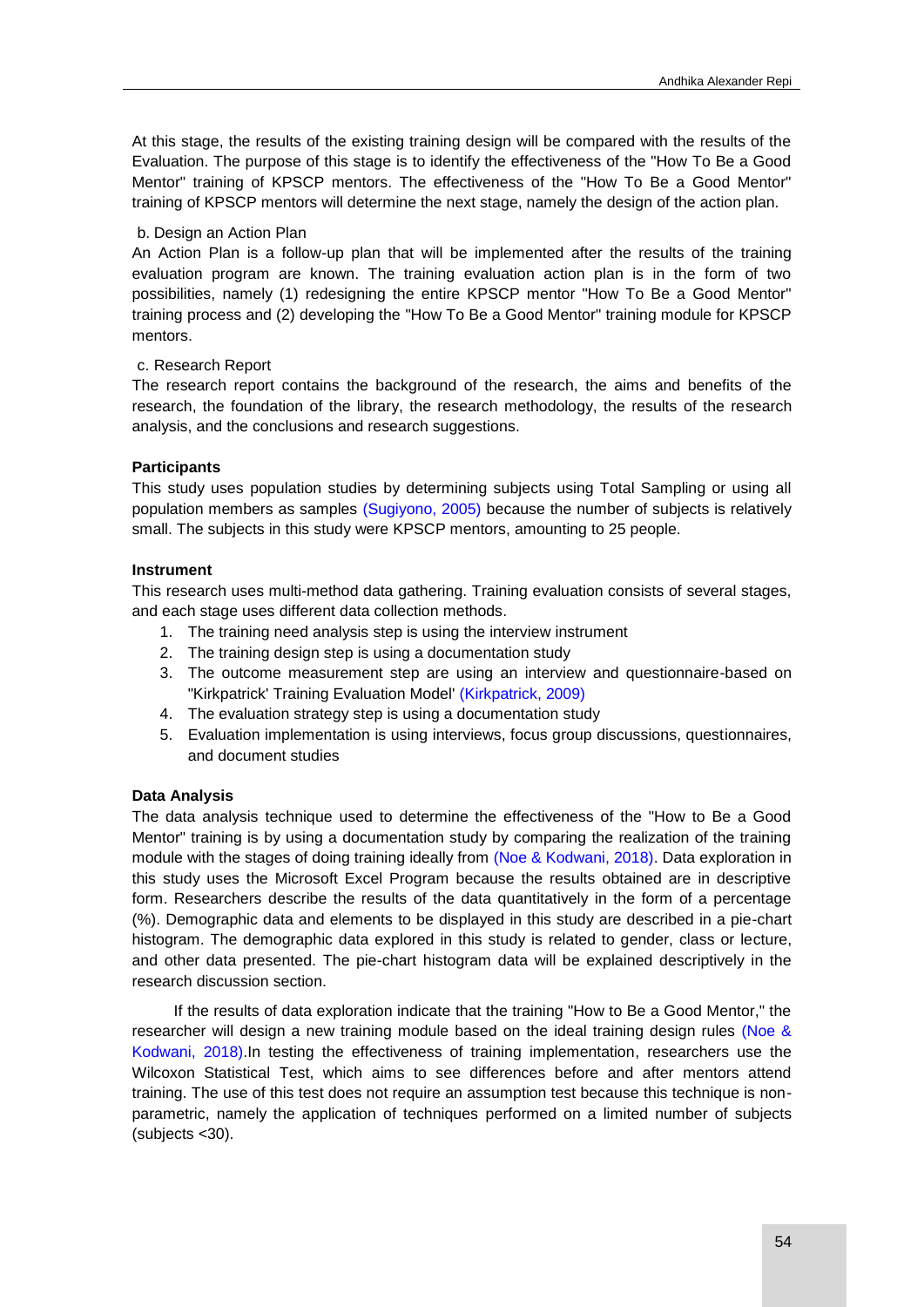## **Result and Discussion**

This study entitled Evaluation Of "How To Be A Good Mentoring Training" Effectiveness For Peer Mentor aims to find out whether the training that has been conducted for KPSCP mentors is effective or not. The effectiveness of training can only be known if the training is evaluated. Evaluation is the essential activity of a training program. The figures involved in the world of training and development, namely (Blanchard, 2006); (Kirkpatrick, 2009) [and \(Noe & Kodwani,](#page-9-0)  2018), stated that a continuous evaluation is very necessary so that the effectiveness and efficiency of training can be known. Evaluation of the training will ensure whether the trainees are able to implement the lessons learned into their daily routine or work [\(Gopal, 2009; Nagar;](#page-9-0)  [2009; \(Topno, 2012\).](#page-9-0)

Evaluation of training can be done by conducting a review of the training design stages. [\(Noe & Kodwani, 2018\)](#page-9-0) states that in doing training, several stages need to be held, namely: (1) compiling a needs analysis; (2) developing learning objectives and training transfer analysis; (3) arrange measurement 'outcomes'; (4) choosing an evaluation strategy; and (5) planning and implementing evaluations. Training is effective if it is able to answer the needs related to knowledge, skills, and attitude in an organization. In addition, the effectiveness of training is reflected in its fulfillment in answering the needs of an organization [\(Eseryel, 2002\); \(Kirkpatrick,](#page-9-0)  2009); (Noe & Kodwani, 2018); (AlYahya & Norsiah, 2013); (Fountain & Newcomer, 2016).

Based on these two theoretical concepts, the researcher found that the "How To Be a Good Mentor" training that has been held for KPSCP Mentor, Faculty of Psychology WM University, has not been said to be effective. From the results of the data processing conducted by researchers, it was found that the first stage in designing training, namely, the needs analysis, was not carried out when designing the "How To Be a Good Mentor" training at KPSCP Mentor Faculty of Psychology WM University. The training modules and materials compiled in the form of an understanding of the roles and concepts of a Mentor and mentor skills are compiled only based on the ideal form of a mentor program. There is no module or material adaptation to the conditions and needs of the KPSCP Mentors. In addition, the implementation of the training "How To Be a Good Mentor" at KPSCP Mentor, Faculty of Psychology at WM University, has not been evaluated using any training evaluation model.

If training is not carried out based on a needs analysis, and there is no evaluation of effectiveness & efficiency, there will be a number of potential impacts. The trainees cannot apply the material in training, the role conflict between what must be done and what is actually done in the daily work process, participants feel that the material is too ideal and not relevant to the scope of work is one of the impacts of the training provision without a process needs analysis [\(Anucha et al., 2001\); \(Ehrich et al., 2004\); \(Blanchard, 2006\).](#page-9-0) The consequences for the organization also occur, namely the loss of time, energy, and material that has been incurred when conducting such training (Kirkpatrick, 2009); [Gopal, 2009; Nagar, 2009; \(Noe &](#page-9-0)  Kodwani, 2018); (Rehmat et al., 2015). This was also evident from the results of the study, which found that students generally did not know the role and function of the KPSCP Mentor, so they did not utilize the KPSCP program facilities. The KPSCP Mentors also felt confused and did not know what to do when they became a KPSCP Mentor. Likewise, KPSCP Mentor stakeholders, namely the staff of the Faculty of Psychology WM University, stated that there were those who already knew about the KPSCP activities, but some were not familiar with the assistance program. It could cause the failure of the KPSCP Mentor program.

Based on this, the research question has been answered that the Evaluation of the effectiveness of the 'How To Be a Good Mentor' training on KPSCP Mentor Faculty of Psychology WM University has not been effective. On the other hand, the KPSCP Mentor program is an ongoing program that can support the self-development of students within the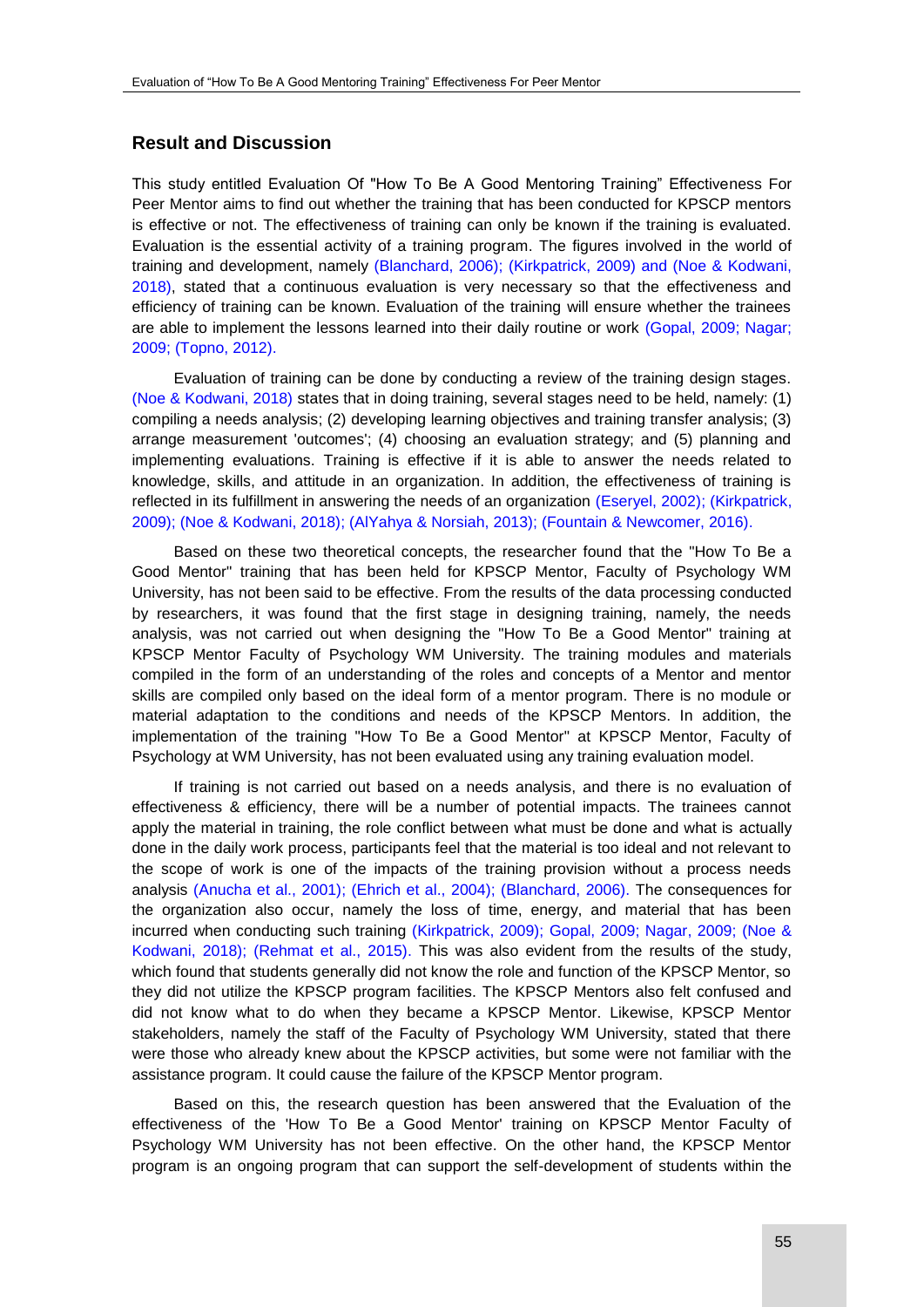Faculty of Psychology WM University. Therefore, researchers conducted further data processing, namely designing training for KPSCP Mentors based on the existing ideal stages.

From the results of a needs analysis conducted for all members of the Faculty of Psychology WM University, including lecturer, staff, students, and KPSCP Mentors, it was found that understanding the concept of a mentor, skills in mentoring, and the ability to design a mentoring program are needs that need to be fulfilled for maximizing this KPSCP program. Based on this, the researcher designed training on "How to Be a Good Mentor" change into "Creating a Full Heart Mentor" training. "Creating a Full Heart Mentor" training has an objective to (1) participants are able to explain the concept of a mentor; (2) Participants are able to explain and practice a micro skill from a mentor, and (3) Participants are able to design and facilitate mentoring programs. The "Creating a Full Heart Mentor" training was conducted by researchers in accordance with the agreement with KPSCP Mentors, and it has already been implemented.

Researchers try to find the effectiveness of the "Creating a Full Heart Mentor" training by using the training evaluation model of the "Kirkpatrick's Training Evaluation Model." This Evaluation is the most popular Evaluation and is most often used by training and development practitioners. This model was also chosen because it focuses on behavioral outcomes training (Eseryel, 2002); (Blanchard, 2006); (Kirkpatrick, 2009); [\(Noe & Kodwani, 2018\);](#page-9-0) Bassi & [Cheney, 1997 in \(Topno, 2012\).](#page-9-0) This is relevant to the training objectives of "Creating a Full Heart Mentor" in which participants are able to practice various things related to the mentoring process, including micro skill mentoring, program design, and becoming a facilitator in the mentoring program. The effectiveness measured in this training includes two levels, called the level of reaction and the level of learning.

In the reaction level evaluation, it was found that the KPSCP Mentor showed satisfaction with all components, including the content of the training, the training methods, the trainer, and the facilities and training time. The trainees stated that there was a match between the need for knowledge of the mentoring process and the material provided during the training. In addition, the method used in the form of group dynamics and interactive discussion makes participants better understand the concepts of the mentor and his assignments. The trainer who brought the training was also classified as interactive and involved the participants in the whole process as well as facilities and implementation times, which, according to the trainees, were good.

The results of this Evaluation are also strengthened by the results of the Evaluation at the learning level. The research was used pre-post test to know the difference between before and after the provision of material in the "Creating a Full Heart Mentor Training." If the pre-test results differ from the post-test results, then there are differences before and after treatment is given. Furthermore, the Evaluation of learning also shows that the post-test scores are higher than the pre-test scores. This means that there is an increase in knowledge about the training material "Creating a Full Heart Mentor" after being given training.

Based on the two evaluation results, it can be said that the "Creating a Full Heart Mentor" training for KPSCP Mentor is effective. This is supported by the statement of [\(Kirkpatrick 2009\),](#page-9-0) that is, when the level of reaction shows positive results, the trainees feel satisfaction with the organization of the training, and the addition of knowledge from the material provided, the training is said to be effective. Actually, the measurement model of the training evaluation "Kirkpatrick's Training Evaluation Model" does not need to be done at all. Between levels will only complement each other. However, it would be better if all levels of Evaluation were carried out in order to obtain more comprehensive results [\(Kirkpatrick, 2009\); & \(AlYahya & Norsiah,](#page-9-0)  2013).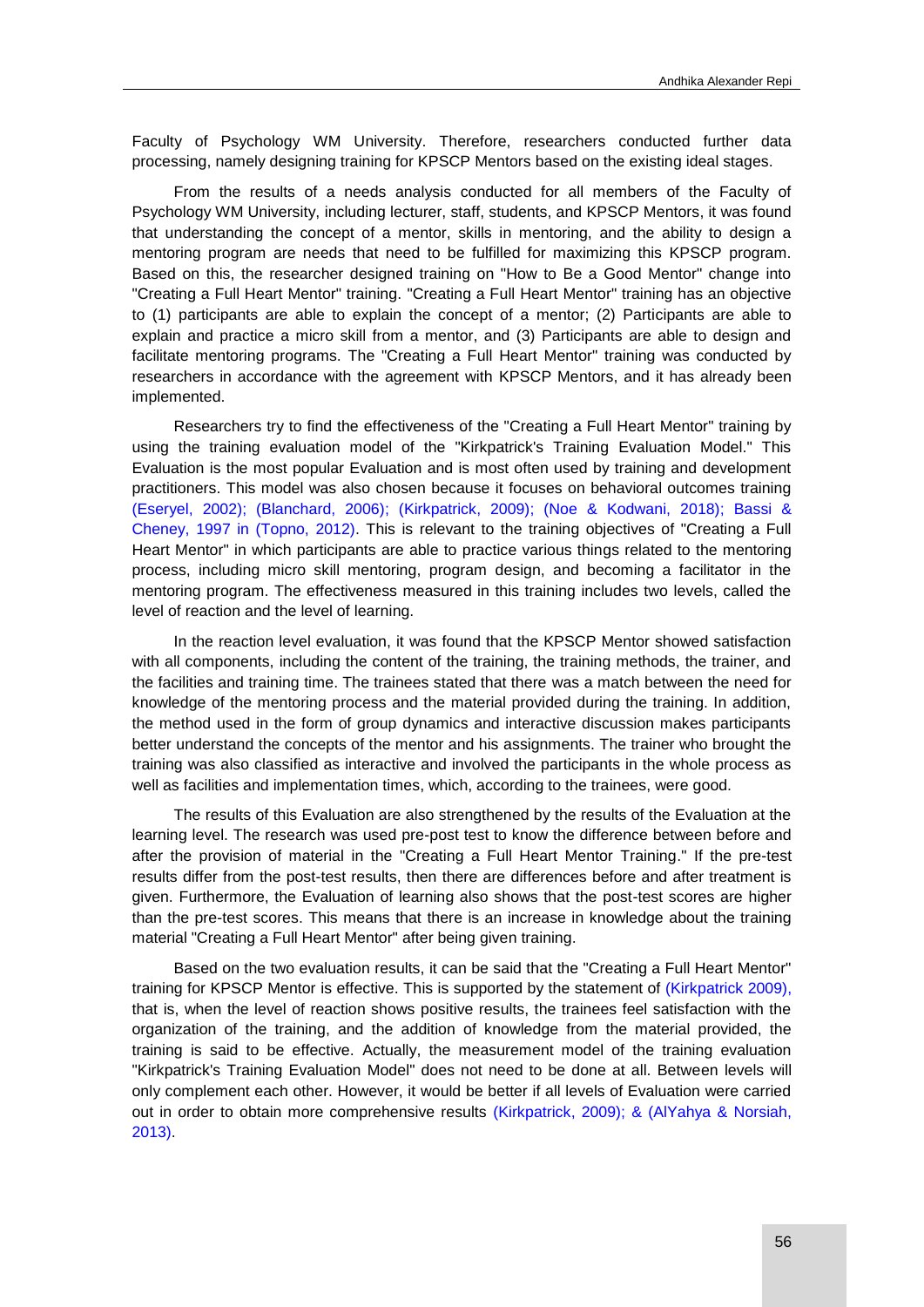However, due to constraints on some technical issues of research, in this study, the level of behavior and the level of results were not measured. This then becomes the weakness of this research. Stated that to measure this level of behavior requires quite a long time (several months after the training), which is a minimum of 3 months from the training. Thus, researchers cannot proceed to the behavioral evaluation stage due to time constraints [\(Kirkpatrick, 2009\),](#page-9-0) (Noe & Kodwani, 2018) and (Topno 2012). The level of results was not measured in this study. According to (Kirkpatrick 2009); [\(Noe & Kodwani, 2018\)](#page-9-0) and (Topno, 2012), the process of evaluating outcome level evaluations is classified as difficult because organizations have varied indicators. In measuring this level, it also needs to involve various other aspects related to the organization being trained, such as measuring productivity, measuring workload, customer/user/service user satisfaction. In addition, this level is quite expensive and takes a long time. In fact, the level of results is very important to measure whether the training provided is not merely improving K-S-A from KPSCP Mentors but also giving added values to the organization, in this case, the Faculty of Psychology WM University.

Without the measurement of behavior and results, however, the level of reaction and learning has been measured, then training can be said to be successful. However, profits for organizational development are very limited [\(Kirkpatrick, 2009\); Gopal, 2009, Nagar, 2009; \(Noe](#page-9-0)  & Kodwani, 2018) ;(AlYahya & Norsiah, 2013); (Tahir et al., 2014). The absence of measurement of both levels of behavior and outcome is one of the weaknesses in this study. So, for further research, a more complete "Kirkpatrick's Training Evaluation Model" should be carried out. In the "Creating a Full Heart Mentor" training, researchers conducted a need assessment related to KPSCP Mentors. The results of this Need Assessment are very necessary for the further development of the KPSCP program. A student who wants to be a mentor or a companion for his friends has a variety of motivations. Increasing experience and knowledge, as well as skills development, has become one of the motivations of the prospective mentors [\(Tierney & Branch, 1992\); \(Johnson, 2002\); \(Larose et al., 2012\); \(Snowden & Hardy,](#page-9-0)  2013). The mentors also made this activity to expand their friendship networks or to get new relations [\(Agunloye, 2013\); \(Leidenfrost et al., 2014\); \(Bruce & Bridgeland, 2014\).](#page-9-0) From the results of the Mentor Canvas, it was found that the motivation of KPSCP Mentors was relevant to the various research results above. Also, Mentors set their short and long-term goals to join as KPSCP Mentors.

The role of a KPSCP Mentor is quite important for mentors. This is also supported by the passion area, or the desire why they want to become a mentor because of the desire to provide benefits for others, to become a platform for developing soft skills, empathy, care, improving English language skills, training themselves to be oriented towards solving problems and to achieve happiness. This is also relevant to a number of studies in the field of mentoring, such as [\(Tierney & Branch, 1992\); \(Lee & Bush, 2003\); \(Ehrich et al., 2004\); \(Hall & Jaugietis,](#page-9-0)  2011)(Bonin, 2013). The Need Assessment that has been done has produced data that the problems most often encountered during the mentoring process, namely relating to relationships, lecture problems including time management, activeness in the organization, family problems, adaptation problems, personal financial problems, learning difficulties and dependence on other people. This is also relevant to various studies that have been carried out, that in the peer mentoring process, such problems are often encountered among students [\(Jacobi, 1991\); \(Tierney & Branch, 1992\); \(Johnson, 2002\); \(Lee & Bush, 2003\); \(Rodger &](#page-9-0)  Tremblay, 2003)(Hall & Jaugietis, 2011); (Whitney et al., 2011).

In the mentoring process, there are a number of concrete steps taken by KPSCP Mentors to solve problems. The development of social skills possessed by mentees dominates the concrete actions of the Mentors, and is followed by collaborative actions with teaching assistants or classmates as well as lecturers as a forum for consultation. Learning activities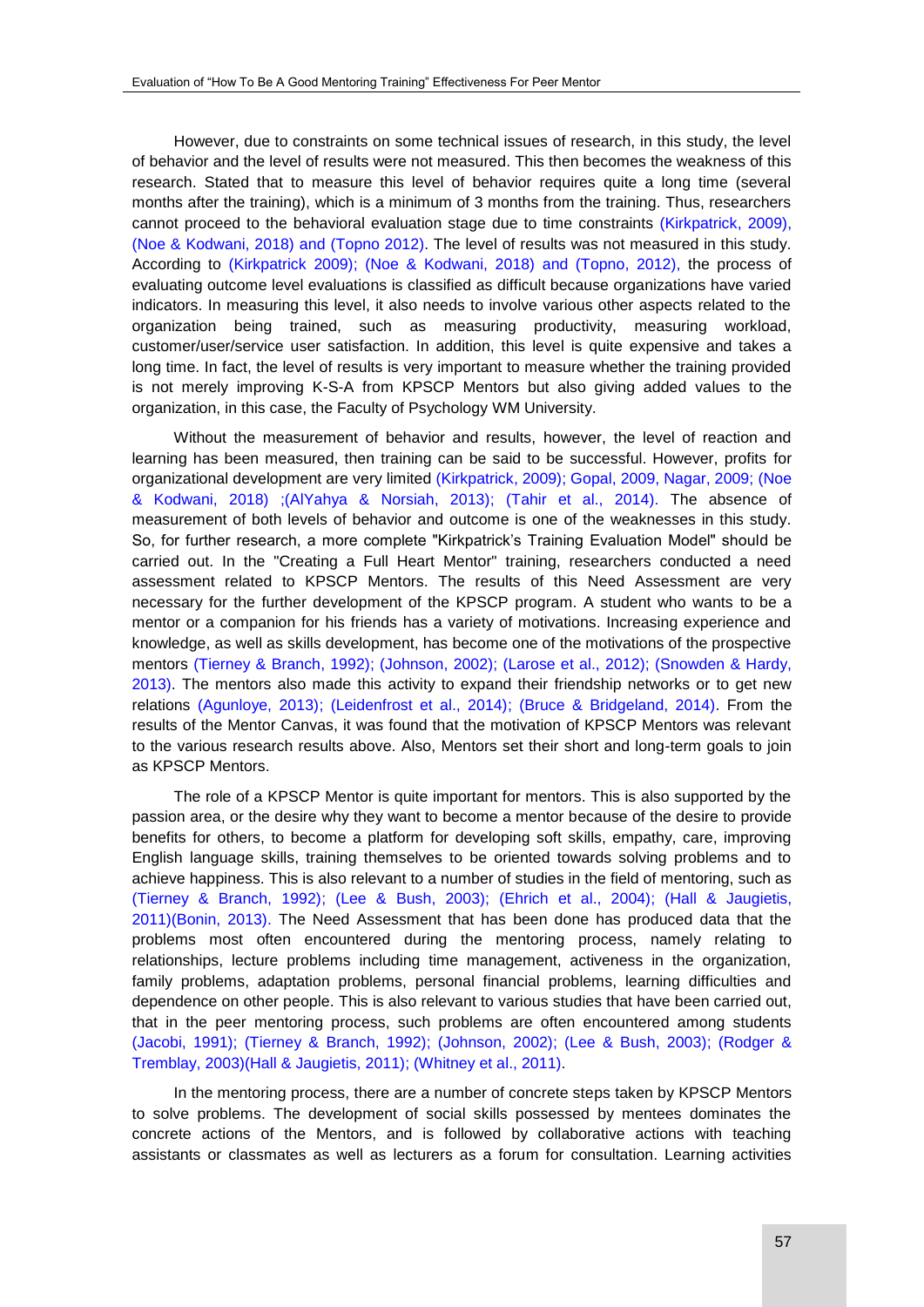together, doing independent assignments, or asking for additional classes are other actions to facilitate mentees in the mentoring process.

KPSCP Mentors were also asked to identify their strengths so that they could assist in the mentoring process later. From the data obtained that emotional maturity is the most dominant force of the Mentors who can help them optimally in the mentoring process. In addition, the ability to divide time, discipline, loyalty, hard work, flexibility, and supporting facilities to be another supporter in maximizing the role of KPSCP Mentor. According to research from [\(Pagan](#page-9-0)  & Edwards-Wilson, 2002); (Rodger & Tremblay, 2003); (Lennox Terrion et al., 2007); (Snowden & Hardy, 2013). it was found that Mentors who served as mentors in higher education levels were compulsory has a number of things that need to be developed. The Mentor Canvas results also show results relevant to the study, namely enthusiasm, time-management ability, social skills, personality, asertift attitude, courage, and intention that can be developed by KPSCP mentors in the mentoring process.

# **Conclusion**

Based on the research results that have been presented, the conclusions of this study is "How To Be a Good Mentor" training at KPSCP Mentor Faculty of Psychology WM University has not been effective because there is no need analysis when designing training, there is no posttraining evaluation, and modules and research topics are only based on literature review on how to become a Mentor ideal. By this conclusion, the researcher could also offer some suggestions, especially for KPSCP Mentor Lecturer Faculty of Psychology WM University. The results of this study indicate that the "How To Be a Good Mentor" training at the KPSCP Mentor of the Faculty of Psychology WM University has not been effective because there is no needs analysis or training evaluation design. KPSCP Mentor Lecturer needs to make a systematic needs analysis every time they want to conduct training or various KPSCP Mentor development programs. Suggestion for the KPSCP Mentor Faculty of Psychology at WM University. It is expected to apply the training material "Creating a Full Heart Mentor" to the KPSCP Mentor Faculty of Psychology WM University in the mentoring process. It is expected to be actively involved with KPSCP Mentor assistants to conduct capacity building programs for mentors to further maximize performance. The effectiveness of the training in this study was assessed based on the "Kirkpatrick's Training Evaluation Model". Thus, further research is expected to use other training evaluation models to further enrich scientific references on how to evaluate the effectiveness of training.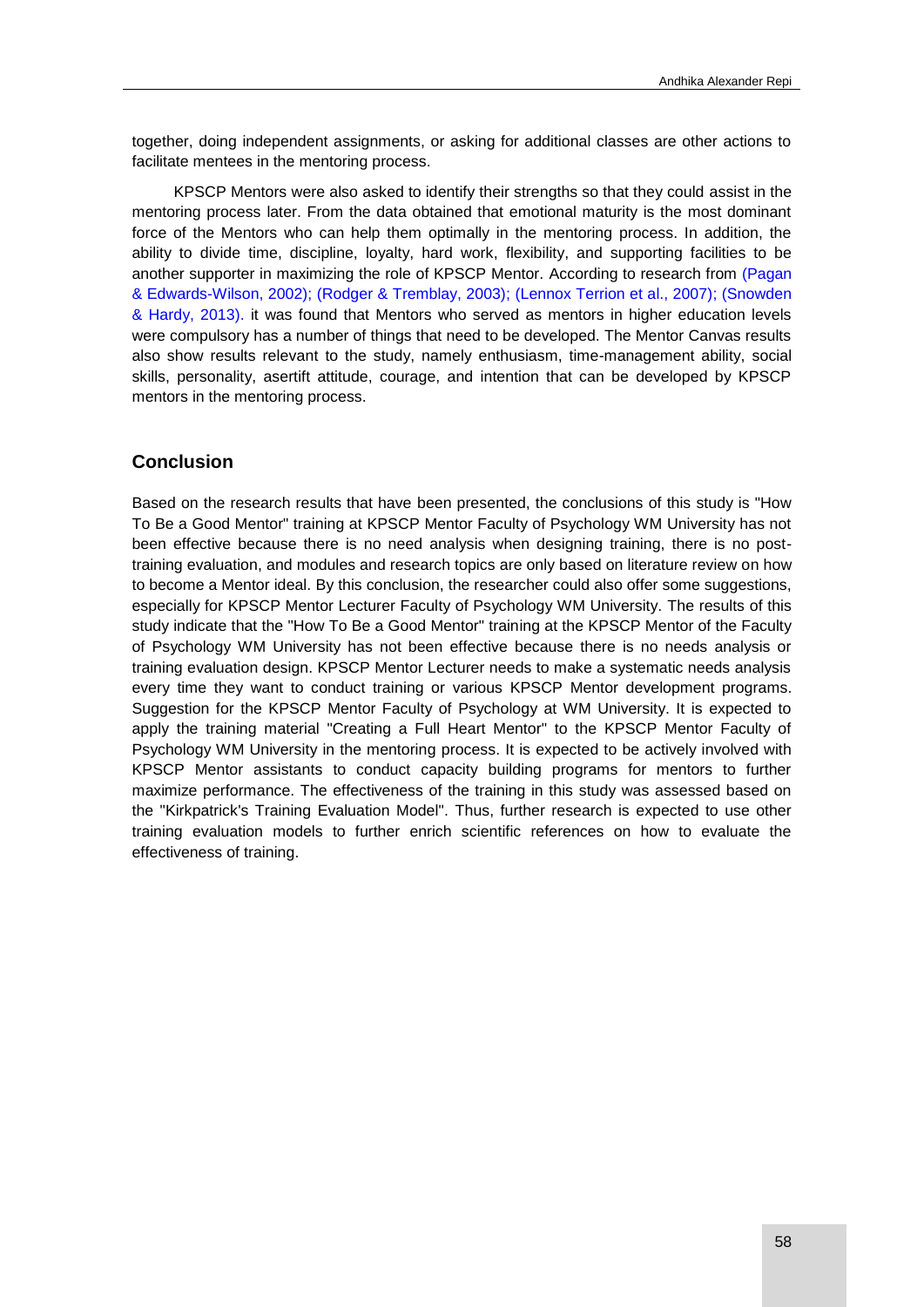# **Funding**

This research was fund by the Widya Mandala Catholic University of Surabaya.

# **Acknowledgments**

Thank you for the support from the Widya Mandala Catholic University of Surabaya.

# **About the Authors**

**Andhika Alexander Repi, M.Psi., Psikolog**, a psychologist, who is familiarly called Kandy, completed his bachelor's degree in psychology at Widya Mandala Catholic University in Surabaya (2013). The Master and Professional Psychologist was got from Soegijapranata Catholic University Semarang in 2016. Currently, he is active as a teaching staff at Widya Mandala Catholic University in Surabaya and conducts professional psychology practice in Surabaya. Industrial and organizational psychology has become its field of work and focuses on organizational development & people development. His published work, "Becoming a Training and Development Program Facilitator" (2016), "Designing an Effective Training Program" (2018), and several articles in Journals and Proceedings.

# <span id="page-9-0"></span>**References**

- Agunloye, O. O. (2013). Impact of mentoring program on faculty performance in institutions of higher education: a developing country study. *Active Citizenship by Knowledge Management & Innovation: Proceedings of the Management, Knowledge and Learning International Conference 2013*, 957–964. ToKnowPress.
- AlYahya, M. S., & Norsiah, B. M. (2013). Evaluation of effectiveness of training and development: The Kirkpatrick model. *Asian Journal of Business and Management Sciences*, *2*(11), 14–24.
- Anucha, U., Regehr, C., & Daciuk, J. (2001). *Evaluation of the volunteer connections program*. Toronto: Centre for Applied Social Research, University of Toronto.
- Blanchard, P. N. (2006). *Effective Training, Systems, Strategies, and Practices, 4/e*. Pearson Education India.
- Bonin, E. (2013). Effect of peer mentors on academic performance. *Methodology*, *2*, 12.
- Bruce, M., & Bridgeland, J. (2014). The mentoring effect: Young people's perspectives on the outcomes and availability of mentoring. *Washington, DC: Civic Enterprises with Hart Research Associates*.
- Ehrich, L. C., Hansford, B., & Tennent, L. (2004). Formal mentoring programs in education and other professions: A review of the literature. *Educational Administration Quarterly*, *40*(4), 518–540. <https://doi.org/10.1177/0013161X04267118>
- Eseryel, D. (2002). Approaches to evaluation of training: Theory & practice. *Journal of Educational Technology & Society*, *5*(2), 93–98.
- Fountain, J., & Newcomer, K. E. (2016). Developing and sustaining effective faculty mentoring programs. *Journal of Public Affairs Education*, *22*(4), 483–506. <https://doi.org/10.1080/15236803.2016.12002262>
- Garvey, B., & Alred, G. (2000). Educating mentors. *Mentoring and Tutoring*, *8*(2), 113–126. <https://doi.org/10.1080/713685525>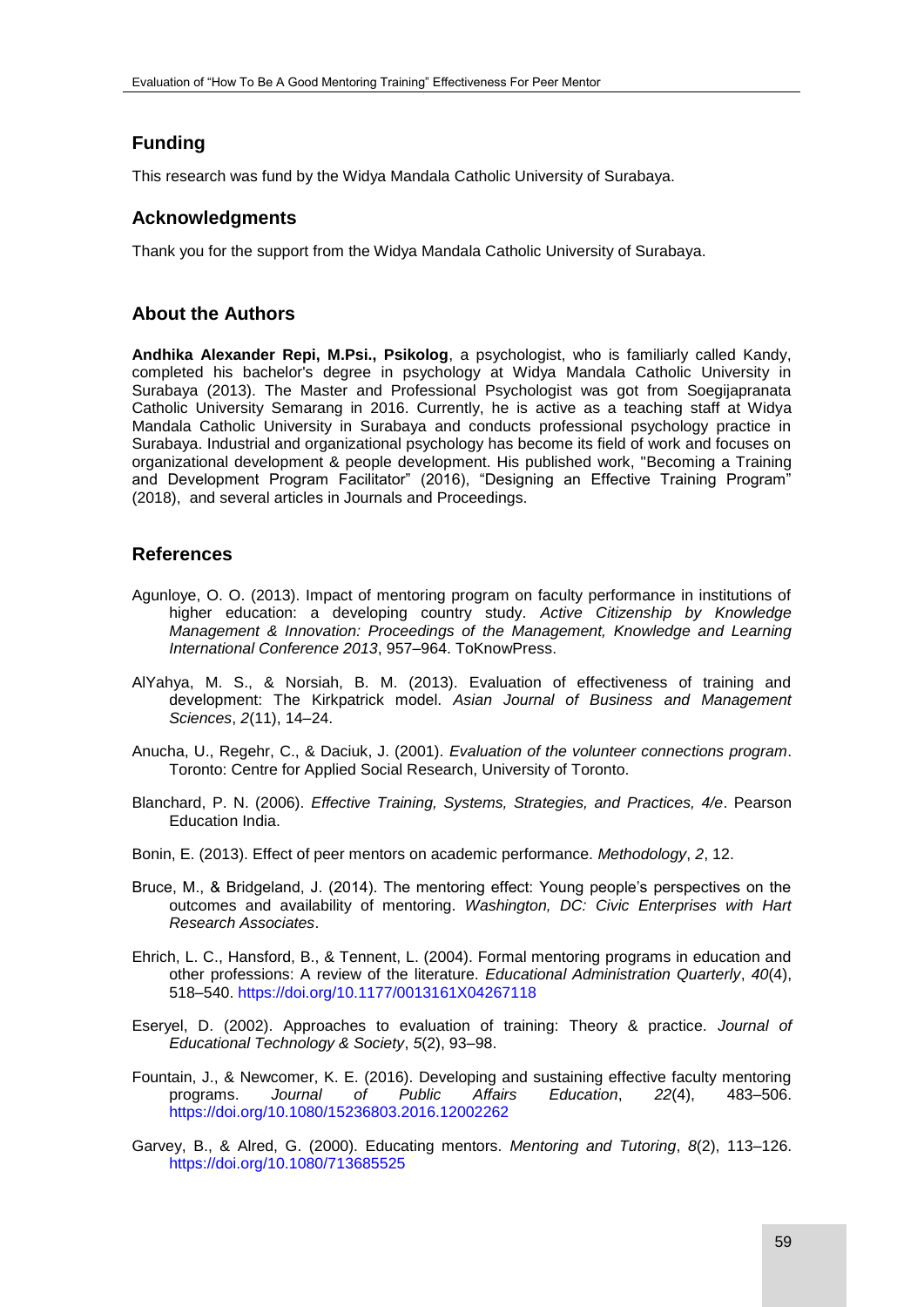- Hall, R., & Jaugietis, Z. (2011). Developing peer mentoring through evaluation. *Innovative Higher Education*, *36*(1), 41–52. <https://doi.org/10.1007/s10755-010-9156-6>
- Jacobi, M. (1991). Mentoring and undergraduate academic success: A literature review. *Review of Educational Research*, *61*(4), 505–532. <https://doi.org/10.3102/00346543061004505>
- Johnson, W. B. (2002). The intentional mentor: Strategies and guidelines for the practice of mentoring. *Professional Psychology: Research and Practice*, 33(1), <https://doi.org/10.1037/0735-7028.33.1.88>
- Kirkpatrick, D. L. (2009). *Implementing the four levels: A practical guide for effective evaluation of training programs: Easyread super large 24pt edition*. ReadHowYouWant. com.
- Kirkpatrick, M. (2009). For God So Loved the World": An Incarnatonal Ecology. *Anglican Theological Review*, *91*(2), 191.
- Larose, S., Tarabulsy, G. M., Harvey, M., Guay, F., Deschênes, C., Cyrenne, D., & Garceau, O. (2012). Impact of a college student academic mentoring program on perceived parental and teacher educational involvement. *Journal of Applied Social Psychology*, *42*(9), 2137– 2162. <https://doi.org/10.1111/j.1559-1816.2012.00934.x>
- Lee, L. M., & Bush, T. (2003). Student mentoring in higher education: Hong Kong Baptist University. *Mentoring & Tutoring: Partnership in Learning*, *11*(3), 263–271. <https://doi.org/10.1080/1361126032000138319>
- Leidenfrost, B., Strassnig, B., Schütz, M., Carbon, C.-C., & Schabmann, A. (2014). The Impact of Peer Mentoring on Mentee Academic Performance: Is Any Mentoring Style Better than No Mentoring at All?. *International Journal of Teaching and Learning in Higher Education*, *26*(1), 102–111.
- Lennox Terrion, J., Philion, R., & Leonard, D. (2007). *An evaluation of a university peermentoring training programme*.
- Million, S. K. (1988). *Training Mentors and Proteges: The Key to Successful Mentoring Programs.*
- Noe, R. A., & Kodwani, A. D. (2018). *Employee Training and Development, 7e*. McGraw-Hill Education.
- Pagan, R., & Edwards-Wilson, R. (2002). A Mentoring Program for Remedial Students. *Journal of College Student Retention: Research, Theory & Practice*, *4*(3), 207–226. <https://doi.org/10.2190/UFGM-8014-894V-CXFL>
- Rehmat, W., Aaltio, I., Agha, M. H., & Khan, H. R. (2015). Is training effective? Evaluating training effectiveness in call centers. *EJBO: Electronic Journal of Business Ethics and Organization Studies*, *20*(1).
- Rodger, S., & Tremblay, P. F. (2003). The effects of a peer mentoring program on academic success among first year university students. *Canadian Journal of Higher Education*, *33*(3), 1–17.
- Snowden, M., & Hardy, T. (2013). Peer mentorship and positive effects on student mentor and mentee retention and academic success. *Widening Participation and Lifelong Learning*, *14*(1), 76–92.<https://doi.org/10.5456/WPLL.14.S.76>
- Sugiyono, L. (2005). *Metode Penelitian dalam Teori dan Praktik*. Jakarta: Rineka Cipta.
- Tahir, N., Yousafzai, I. K., Yousafzai, I. K., Jan, D. S., & Hashim, M. (2014). The Impact of Training and Development on Employees Performance and Productivity A case study of United Bank Limited Peshawar City, KPK, Pakistan. *International Journal of Academic*